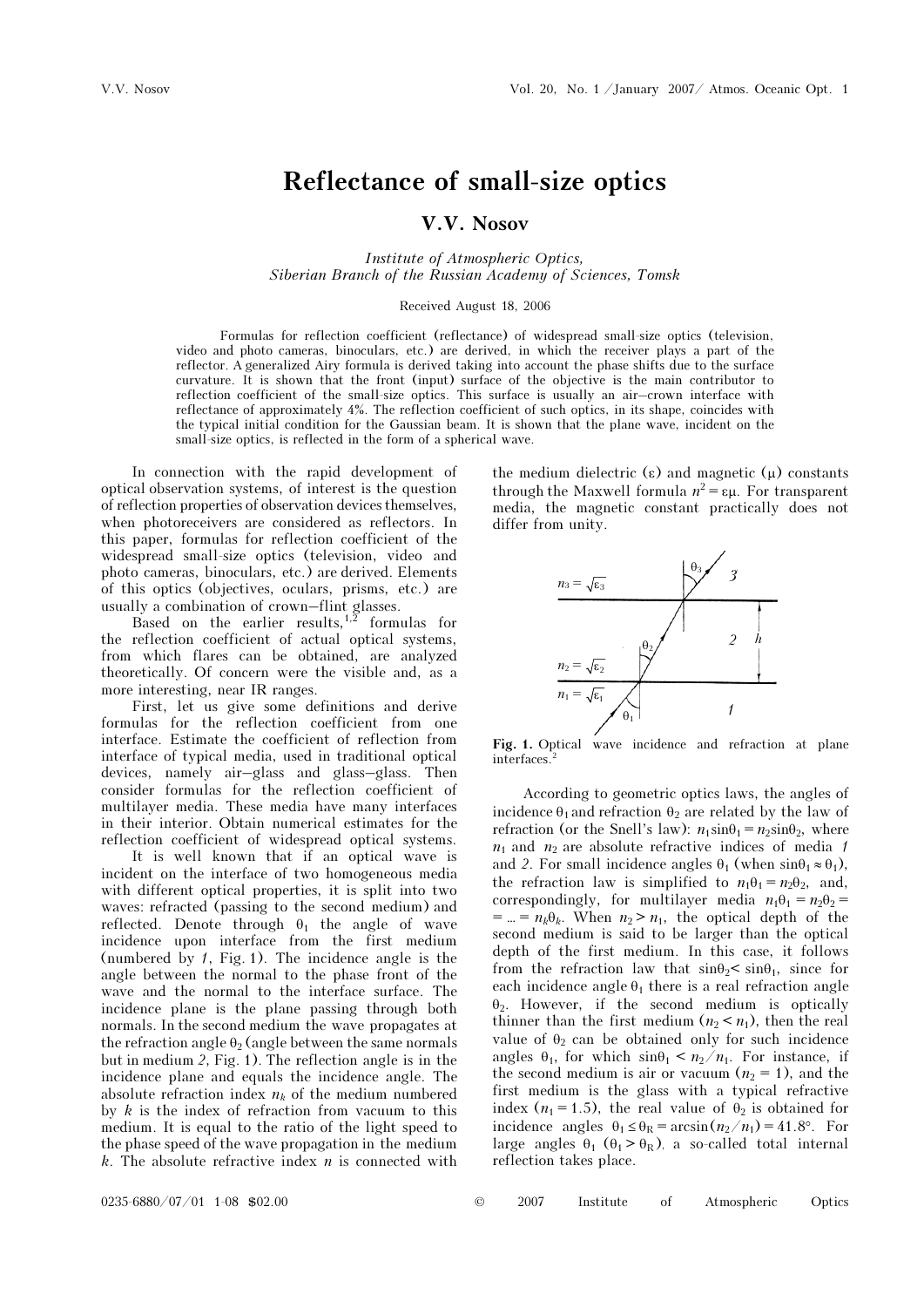Consider formulas for coefficient of reflection from one interface. The electric vector of the incident wave field is decomposed into two components: parallel  $(\|)$  and perpendicular  $(\bot)$  to the incidence plane. Then, the reflection coefficients with respect to the field (respectively  $r_{\parallel}$  and  $r_{\perp}$  for these two components) are defined by the Fresnel formulas

$$
r_{\parallel} = \frac{n_2 \cos \theta_1 - n_1 \cos \theta_2}{n_2 \cos \theta_1 + n_1 \cos \theta_2}, \quad r_{\perp} = \frac{n_1 \cos \theta_1 - n_2 \cos \theta_2}{n_1 \cos \theta_1 + n_2 \cos \theta_2}.
$$
 (1)

In general case, these coefficients are complex. The squared modulus of the reflection coefficient with respect to the radiation intensity is usually called the reflectance. Therefore, for each of two components of the electric vector the reflectances  $R_{\parallel}$  and  $R_{\perp}$  can be represented in the form  $R_{\parallel} = |r_{\parallel}|^2$ ,  $R_{\perp} = |r_{\perp}|^2$ . For the normal incidence  $(\theta_1 = \theta_2 = 0)$ , the difference between parallel and perpendicular components disappears, and it follows from the Fresnel formula

$$
R_{\parallel} = R_{\perp} = [(n_2 - n_1)/(n_2 + n_1)]^2. \tag{2}
$$

It is seen that  $R_{\parallel}$ ,  $R_{\perp} \rightarrow 0$  at  $n_2 \rightarrow n_1$ . Hence, the less is the difference in the optical density of both media, the less is the energy carried away by the reflected wave.

 Using the refraction law, the Fresnel formulas can be rewritten as:

$$
r_{\parallel} = \frac{\tan(\theta_1 - \theta_2)}{\tan(\theta_1 + \theta_2)}, \ \ r_{\perp} = -\frac{\sin(\theta_1 - \theta_2)}{\sin(\theta_1 + \theta_2)}. \tag{3}
$$

The denominators in Eq. (3) are finite except when  $\theta_1 + \theta_2 = \pi/2$ . Then  $\tan(\theta_1 + \theta_2) = \infty$  and, hence,  $R_{\parallel} = 0$ . In this case, the reflected and refracted beams are perpendicular; and it follows from the refraction law (since  $\sin\theta_2 = \sin(\pi/2 - \theta_1) = \cos\theta_1$ ) that tan $\theta_1 = n_2/n_1$ . The angle defined by this formula is called the Brewster angle or the angle of the total polarization. If light falls at this angle, the electric vector of the reflected wave has no component in the incidence plane  $(R_{\parallel} = 0)$ .

Figure 2 (Ref. 2) shows the dependence of the reflectance of the interface "air – typical glass" ( $n_1 = 1$ ,  $n_2$  = 1.52) on the incidence angle  $\theta_1$  ( $\theta_2$  is the refraction angle). The zero value of  $R_{\parallel}$  on curve 3 corresponds to the Brewster angle  $\theta_B = \arctan(1.52) = 56°40'$ .

If the electric vector of the incident beam forms the angle  $\alpha$  with the incidence plane, the total reflectance R of the interface is readily expressed in terms of the reflectance of mutually perpendicular components:

$$
R = R_{\parallel} \cos^2 \alpha + R_{\perp} \sin^2 \alpha. \tag{4}
$$

For the natural light emitted by a heated body, as well as for the unpolarized laser radiation, the direction of oscillations in the wave rapidly changes in an irregular, random manner. The corresponding total reflectance  $R$  can be obtained by averaging over all directions. Since the means of  $\cos^2 \alpha$  and  $\sin^2 \alpha$  are 1/2, we deduce from Eq. (4) that  $R = (R_{\parallel} + R_{\perp})/2$ . Also shown in Fig. 2 (curve 2) is the dependence of

the total reflectance of glass on the incidence angle. As is seen, the total reflectance of glass practically does not depend on the incidence angle in the considerable interval of the angles  $\theta_1$  ( $R = 0.04$  from 0 to 40–50°). This interval of the incidence angles is sufficient for estimates of the reflection coefficient of actual optical systems. Angles  $\theta_1$  larger  $40-50^\circ$  can be omitted because the reflection angle is equal to the incidence angle (incidence of the wave becomes increasingly sliding). Data of Fig. 2 allow the estimation of R of one interface for typical media. In this case, formula (2) can be used at particular values of the refractive index.



Fig. 2. Dependence of the reflectance  $R$  of glass with the refractive index 1.52 on the incidence angle  $\theta_1$ :  $R_{\perp}$  (1),  $R = (R_{\parallel} + R_{\perp})/2$  (2); and  $R_{\parallel}$  (3).

Table (Ref. 3) and Figure 3 (Ref. 2) present the refractive indices of different optical materials in the near IR region ( $\lambda = 0.80 - 1.1$  μm). The dispersion dependence of the refractive index on the wavelength (Fig. 3) is weak for broadband optical receivers usually applied in practice. Traditional optical devices commonly use crown and flint glasses. As it follows from Table, the refractive index of crown glasses is less than that of flint glasses (on the average, 1.53 and 1.67, respectively). Therefore, the average reflectance  $R$  of the airglass interface is 4.4% for crown glasses and 6.3% for flint glasses; correspondingly, minimum (maximum) reflectance is 3.5% (5.5%) for crown glasses and 5.5% (7.2%) for flint glasses. The reflectance is 0.19% for the interface "mean crown – mean flint," 0.24% for the interface "minimal crown – maximal crown" (or "minimal crow  $-$  minimal flint"), and 0.72% for the interface "minimal crown – maximal flint." It is clearly seen that the reflectance of the interface "air – glass" is much higher than that of the interface "glass – glass." The flint glasses are on the average much more expensive than the crown ones. Therefore, in production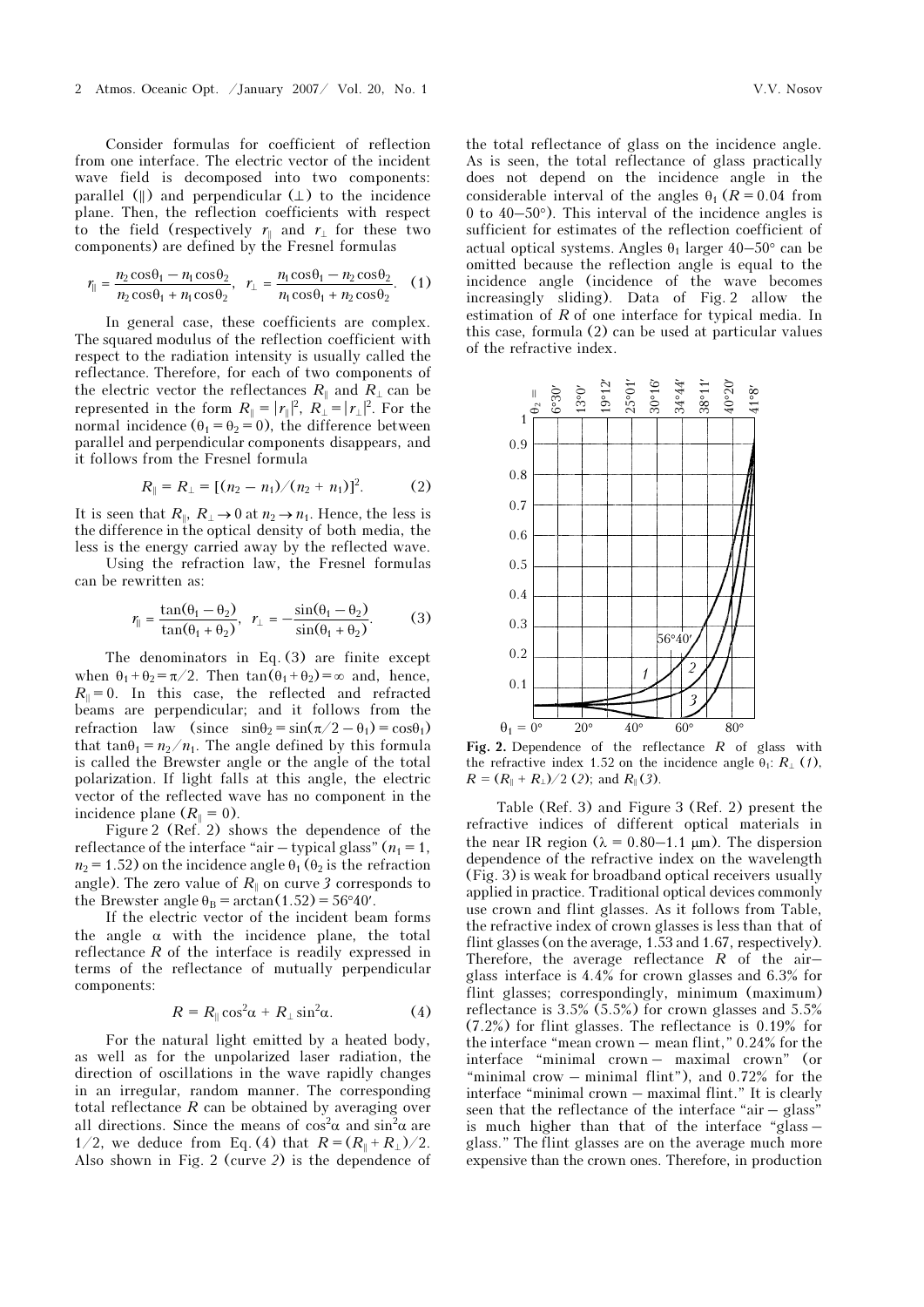of widespread optical devices, the flint is often replaced by the crown.

Refractive index  $n$  of optical materials in the near IR region (at  $\lambda = 0.80 - 1.1 \mu m$ )

| Material                  | n               |
|---------------------------|-----------------|
| Glass:                    |                 |
| crown                     | $1.46 - 1.61$   |
| flint                     | $1.61 - 1.73$   |
| quartz                    | $1.449 - 1.452$ |
| Crystalline quartz        | $1.53 - 1.54$   |
| Electro-optical materials | $1.51 - 1.52$   |
| Iceland spar              | $1.64 - 1.65$   |
| Optical crystals          | $1.4 - 2.4$     |
|                           |                 |



Fig. 3. Typical dispersions for glasses of different grades: heavy flint (I); heavy baric crown (II); light flint (III); heavy crown (IV); and borosilicate crown (V).

Now we can derive formulas for coefficient of reflection from multilayer media. These media contain many interfaces in their interior and are used in traditional optical systems. In practice, of the most use are refracting optical systems (refractors). Reflecting systems (reflectors) are commonly used in specialized devices (such as mirror telescopes) and are rarer in occurrence.

Traditional optical systems comprise: objectives, oculars, condensers, prisms, splitting plates, stops, etc. In turn, these elements themselves are frequently composite. For instance, objectives generally consist of collecting and dispersing lenses. Figures 4 and 5 present schemes of most typical objectives.<sup>2</sup>

The quality of an objective can be improved by reducing its total reflectance in a special way. Usually, this is achieved by spraying thin dielectric films onto its input surface (anti-reflectance optics) or by choosing a combination of lenses (often not thin), fabricated from glasses with different refractive indices. The general rule of decreasing the objective reflectance consists in decreasing abrupt changes in the refractive index when passing from the front boundary to the back one. Both these boundaries are usually in contact with air.



Fig. 4. Objective in the form of glued achromatic doublet.



Fig. 5. Types of objectives: Planar  $(a)$ ; Zeiss biotar  $(b)$ ; Cooke triplet  $(c)$ ; Zonnar  $(d)$ .

Jumps of the refractive index inside the objective decrease when the refractive indices of the front and back lenses are less than those of the center lenses. Therefore, the front and back lenses are frequently produced from crown glasses, while the center ones from flint glasses. Simple objectives (see Fig. 4), can be free of back lenses. Elements of the objective are generally glued together by special transparent glue in order to remove air gaps between them, which deteriorate the lens quality. The objectives with air gaps inside are applied, when, for example, it is necessary to widen the field of view due to somewhat longer inter-lens separation or to remove some aberrations. Such objectives are more specialized and used more rarely.

The characteristics of wave reflection from media with many interior interfaces can be estimated in terms of the theory of wave propagation in layered media.<sup>1</sup> This theory uses the notion of the medium impedance (i.e., the wave resistance, defined as the ratio of tangent components of electric and magnetic fields). For instance, if the electric vector of the incident wave field is perpendicular to the incidence plane ( $\perp$ ), the impedance  $Z_k$  of the kth medium is defined as  $Z_{k\perp} = 1/(n_k \cos \theta_k)$ , where  $\theta_k$  is the angle in the kth medium (see Fig. 6, where  $k = n$ ).

In the case that the electric vector is parallel to the incidence plane (||), then  $Z_{k\parallel} = \cos{\theta_k}/n_k$ . Note that the reflection coefficient with respect to the field of interface between the  $(k + 1)$ th and kth media (wave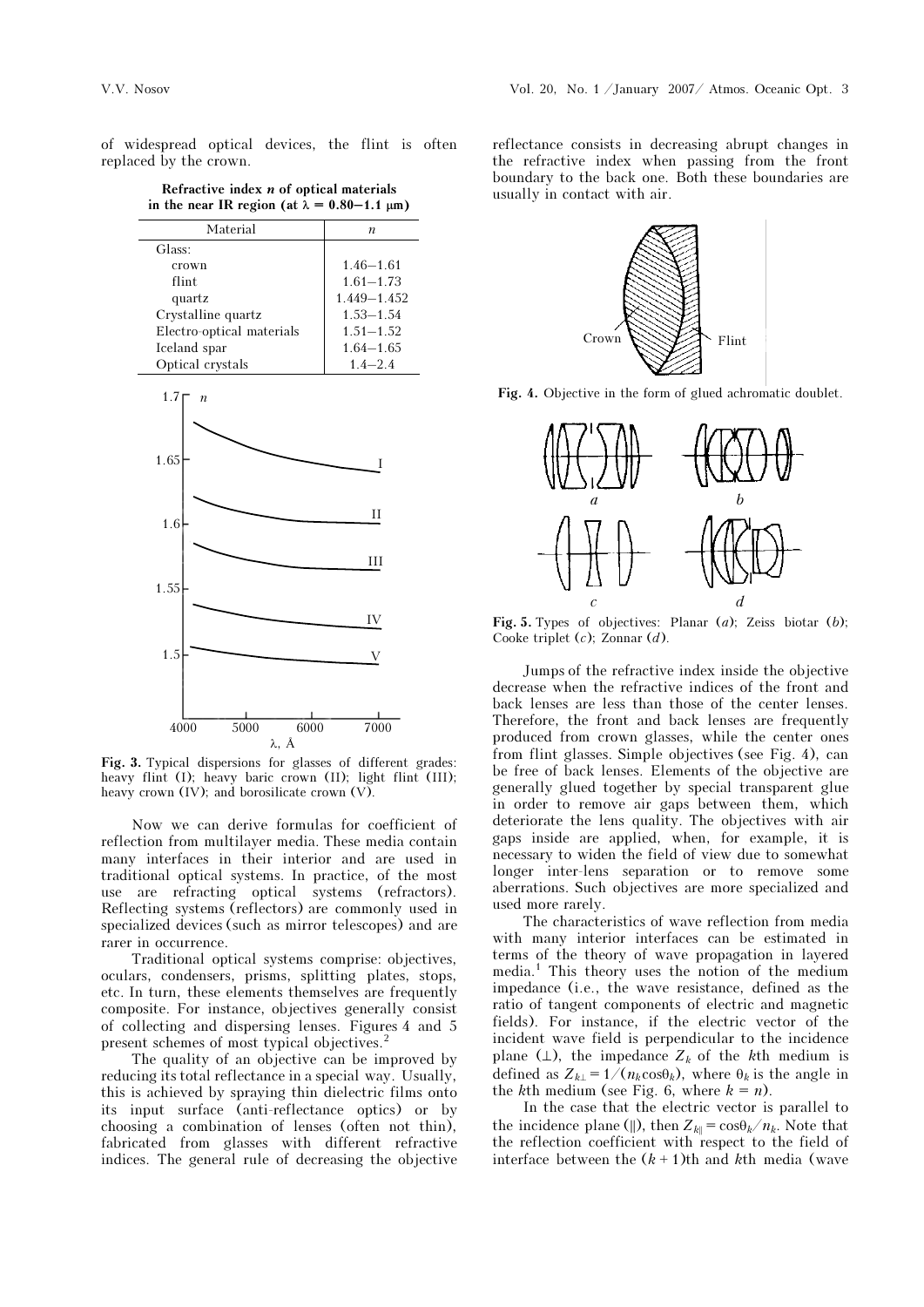incidence from the  $(k + 1)$ th medium to the kth medium) can be represented in the form

$$
r_{k,k+1} = (Z_k - Z_{k+1}) / (Z_k + Z_{k+1}).
$$
 (5)

Assuming  $k = 1$  in Eq. (5) (wave incidence from the medium  $2$  to the medium  $1$ , substituting the indicated formulas for impedances  $Z_{k\perp}$  and  $Z_{k\parallel}$  in this equality, and taking into account the opposite ordering of layers in Figs. 1 and 6, we obtain Fresnel formulas (1), where  $r = r_{1,2}$ .



Fig. 6. Scheme of reflections and refractions in a system of plane layers.

The notion of impedance permits a substantial simplification of the formulas obtained for the reflection coefficient of the system of plane layers. Thus, if there is one reflecting layer  $(n = 2$  in Fig. 6; in the general case,  $n + 1$  is the total number of media, *n* is the number of interfaces,  $n-1$  is the number of reflecting layers, and the media 1 and  $n + 1$  extend to infinity), the reflection coefficient with respect to the field  $r_1^L$  is expressed through the impedance  $Z_3$  and input impedance of one layer  $Z_{\text{in}}^{(2)}$ :

$$
r_1^L=\frac{Z_{\rm in}^{(2)}-Z_3}{Z_{\rm in}^{(2)}+Z_3};~~Z_{\rm in}^{(2)}=\frac{Z_1-iZ_2{\rm tan}\beta_2}{Z_2-iZ_1{\rm tan}\beta_2}Z_2.
$$

Here,  $\beta_2 = k_0 n_2 d_2 \cos{\theta_2}$ , where  $k_0 = 2\pi/\lambda$  is the wavenumber in vacuum;  $d_2$  is the layer thickness (thickness of the second medium, Fig. 6);  $n_2$  and  $\theta_2$ are the refractive index and the angle in medium 2. In the case, when the refractive indices of the media 1 and 2 are identical  $(Z_1 = Z_2, Z_{\text{in}}^{(2)} = Z_2)$ , the layer defined by the medium 2 can be considered absent. Therefore, following Eq. (5), we have that  $r_1^L = r_{2,3}$ , i.e., the reflection coefficient of the absent layer coincides with the reflection coefficient of one interface. Reducing the number of interfaces by one  $(n = 1)$  and

denoting through  $r_0^L$  the reflection coefficient for the no-layer case we have  $r_0^L = r_{1,2}$ .

The coefficient of reflection from  $n-1$  layers  $r_{n-1}^L$ is expressed via the impedance  $Z_{n+1}$  and the input impedance of  $n-1$  layers  $Z_{\text{in}}^{(n)}$ :

$$
r_{n-1}^{L} = \frac{Z_{\text{in}}^{(n)} - Z_{n+1}}{Z_{\text{in}}^{(n)} + Z_{n+1}}; \ \ Z_{\text{in}}^{(n)} = \frac{Z_{\text{in}}^{(n-1)} - iZ_n \tan \beta_n}{Z_n - iZ_{\text{in}}^{(n-1)} \tan \beta_n} Z_n, \ (6)
$$

where  $\beta_n = k_0 n_n d_n \cos \theta_n$ . Formula (6) for the reflection coefficient of  $n-1$  layers  $r_{n-1}^L$  coincides in the form with formula (5) for the reflection coefficient of the interface  $r_{n,n+1}$  between media n and  $n+1$  provided that in Eq. (5) the impedance  $Z_n$  is replaced by the input impedance  $Z_{\text{in}}^{(n)}$ . Applying in formulas (6) the equality following from the definition of tan, and taking into consideration Eq. (5), we finally obtain

$$
r_{n-1}^L = \frac{r_{n,n+1} + r_{n-2}^L \exp(i2\beta_n)}{1 + r_{n,n+1} r_{n-2}^L \exp(i2\beta_n)}.
$$
 (7)

Formula (7) is called the Airy formula; it is a recurrence relation, making it possible, at the known reflection coefficient of the interface between  $n + 1$  and *n* media  $(r_{n,n+1})$ , to express the reflection coefficient of  $n-1$  layers  $(r_{n-1}^L)$  through the reflection coefficient of the less by one number of layers  $(n-2)$  layers,  $r_{n-2}^L$ ). The Airy formula should be supplemented with the initial condition  $r_0^L = r_{1,2}$ , corresponding to  $r_{-1}^L = 0$ .

The reflectance of the system of  $n-1$  layers  $R_{n-1}^L$ (or the reflection coefficient with respect to intensity), like for one interface, is the squared modulus of the reflection coefficient over the field. Based on the Airy formula, we can find the reflectance of a single layer  $R_1^L$ . Assuming  $n = 2$  in Eq. (7), and taking into account that  $r_0^L = r_{1,2}$ , we have

$$
R_1^L = \frac{r_{1,2}^2 + r_{2,3}^2 + 2r_{1,2}r_{2,3}\cos(2\beta_2)}{1 + r_{1,2}^2 r_{2,3}^2 2r_{1,2}r_{2,3}\cos(2\beta_2)}.
$$
 (8)

This formula corresponds to any single component (either  $\perp$ , or  $\parallel$ ) of the field electric vector. The choice of a particular component is determined by particular values of impedances (either  $Z_{k\perp}$ , or  $Z_{k\parallel}$ ).

The oscillating character of the layer reflectance is seen from formula (8) at variations of  $\beta_2 = k_0 n_2 d_2 \cos \theta_2$ . which is a periodic function of the layer thickness; this phenomenon is confirmed experimentally and serves as a basis for optics anti-reflectance.

Figure 7 (Ref. 2) shows the reflectance of a dielectric film (one layer with refractive index  $n_2$  and thickness  $h = d_2$  as a function of its optical depth  $n_2h$  for normal incidence  $(\theta_3 = \theta_2 = \theta_1 = 0)$ . The wave falls from air, passes through the film, and penetrates the glass with a refractive index of 1.5 (following the numbering in Fig. 6,  $n_3 = 1$ ,  $n_1 = 1.5$ ). It is seen that for the film with optical thickness of  $\lambda/4$ ,  $3\lambda/4$ , 5λ/4, …, the reflectance reaches its maximum (minimum) depending on whether the refractive index of the film is larger (less) than that of the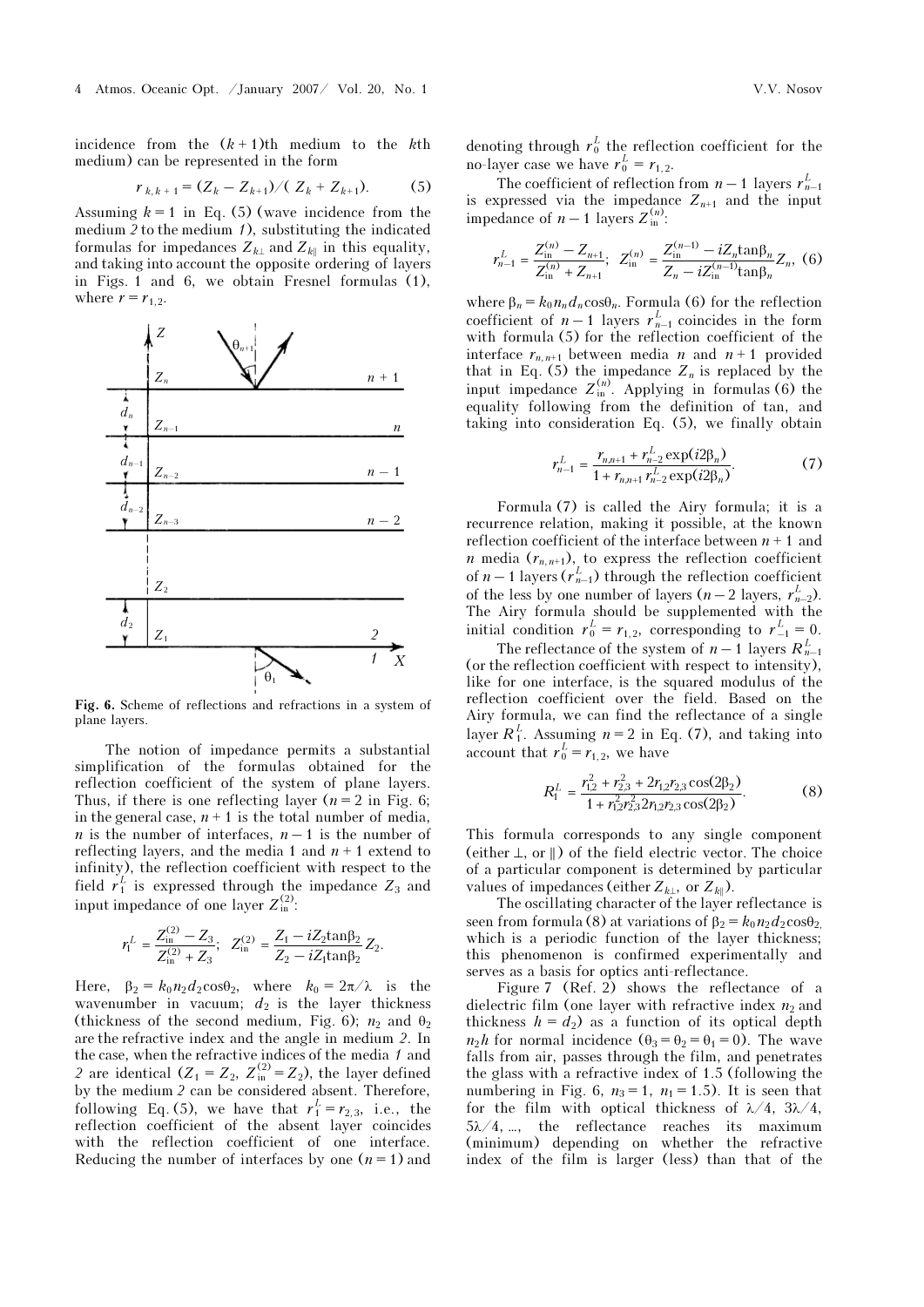last medium. For the film with optical thickness of λ/2, 2λ/2, 3λ/2, …, the converse is true. Quarterwavelength film (with  $n_2 < n_1$ ) is commonly used as an anti-reflection one. Figure 8 (Ref. 1) presents the wavelength dependence (for normal incidence, with the last medium being a flat glass) of the reflectance of typical multilayer anti-reflective coatings. As follows from Fig. 8, the reflectance of the anti-reflective coatings in the visible range  $(\lambda = 0.45 - 0.6 \,\mu\text{m})$  is minimal. When passing to the near IR  $(\lambda > 0.6 \,\mu\text{m})$  it grows (anti-reflectance disappears). However, even in the case of total loss of the anti-reflectance, the reflectance at the boundary of IR range  $(\lambda = 0.7 \,\text{\mu m})$ does not exceed 4%. The largest reflection of good (two- and three-layer) anti-reflective coatings is observed on the border with UV region  $(\lambda \le 0.43 \mu m)$ . For this reason, as an example, the objectives of high-quality anti-reflection photo cameras have a violet tinge.



**Fig. 7.** Reflectance  $(R = R_{1\perp}^L)$  of dielectric film with refractive index  $n_2$  as a function of its optical denth  $n_2 h$ . refractive index  $n_2$  as a function of its optical depth  $n_2h$ :  $\theta_3 = 0$ ,  $n_3 = 1$ ,  $n_1 = 1.5$ .



Fig. 8. Reflectance of typical anti-reflective coatings: one-  $(1)$ , two-  $(2)$ , and three-  $(3)$  layer coatings.

Demonstrate how the Airy formula (7) can be used to obtain simple estimates of the reflectance of multilayer media contained in traditional optical

systems. Considering that the reflectance of the interfaces air – glass and glass – glass, as was shown above, makes a few percent, and that  $r_{n-2}^L \exp(i2\beta_n)$ does not exceed unity in the absolute value, let us expand the denominator in formula (7) in powers of  $r_{n,n+1}r_{n-2}^{L}$  exp( $i2\beta_n$ ). Retaining only the first term of the expansion, we obtain

$$
r_{n-1}^{L} = r_{n, n+1} + r_{n-2}^{L} \exp(i2\beta_{n}) +
$$
  
+  $O(r_{n-2}^{L} r_{n, n+1}^{2}) + O(r_{n, n+1} r_{n-2}^{L-2}).$  (9)

When  $|r_{n-2}^L| \to 1$ , the omitted terms  $O(r_{n,n+1}r_{n-2}^L)$  in Eq. (9) may be of the same order as the first term  $r_{n,n+1}$  retained in Eq. (9). However, in this case, as is seen from Eq. (9),  $r_{n,n+1}$  itself plays a role of small corrector. Hence, the terms  $O(r_{n,n+1}r_{n-2}^L)^2$  can be disregarded.

Let us estimate the reflectivity of actual optical systems by the example of a typical model system containing an objective and an ocular. Considering this model system, it is possible to gain an impression of features of the reflection observed in many optical devices.

The system consisting of the objective and ocular has no less than four reflecting layers. For instance, the first two layers are the objective of the achromatic doublet type (see Fig. 4), the third layer is the air gap, and the fourth one is the ocular. The refractive index of the first layer is the mean value of the refractive index for crown glasses (1.53), and that of the second layer is the mean value for the flint glasses (1.67). The fourth layer (ocular) is assumed to be crown (1.53). The air media have a unit refractive index. As the thicknesses of layers  $(d_n$  in  $\beta_n =$  $= k_0 n_n d_n \cos\theta_n$ , their typical values are taken:  $d_5$  = 1 cm (crown in the objective),  $d_4$  = 2 cm (flint in the objective),  $d_3 = 15$  cm (the distance between the objective and ocular),  $d_2 = 1$  cm (crown in the ocular).

Take  $n = 5$  in Eq. (9), which corresponds to four reflecting layers, five reflecting interfaces, and six media. The medium emitting the radiation is air. The medium number is 6 (Fig. 6). Applying sequentially the recurrence formula (9) and taking into consideration that  $r_0^L = r_{1,2}$ , we have

$$
r_4^L = r_{5,6} + r_{4,5} \exp[i2\beta_5] + r_{3,4} \exp[i2(\beta_4 + \beta_5)] +
$$
  
+ 
$$
r_{2,3} \exp[i2(\beta_3 + \beta_4 + \beta_5)] +
$$
  
+ 
$$
r_{1,2} \exp[i2(\beta_2 + \beta_3 + \beta_4 + \beta_5)].
$$
 (10)

Thus, the reflection coefficient over the field for four reflecting plane layers is expressed as the sum (multiplied by oscillating factors) of reflection coefficients of five interfaces. Following Eq. (10), the reflectance of such four-layer medium  $R_4^L$  (for any of the components:  $\perp$  or  $\parallel$ ) is written as follows:

$$
R_4^L = R_{5,6} + R_{4,5} + R_{3,4} + R_{2,3} + R_{1,2} + 2A
$$
; (11)  

$$
A = r_{5,6}r_{4,5}\cos(2\beta_5) + r_{4,5}r_{3,4}\cos(2\beta_4) +
$$

$$
+ r_{3,4}r_{2,3}\cos(2\beta_3) + r_{2,3}r_{1,2}\cos(2\beta_2) +
$$

$$
+ r_{5,6}r_{3,4}\cos[2(\beta_5 + \beta_4)] + r_{4,5}r_{2,3}\cos[2(\beta_4 + \beta_3)] +
$$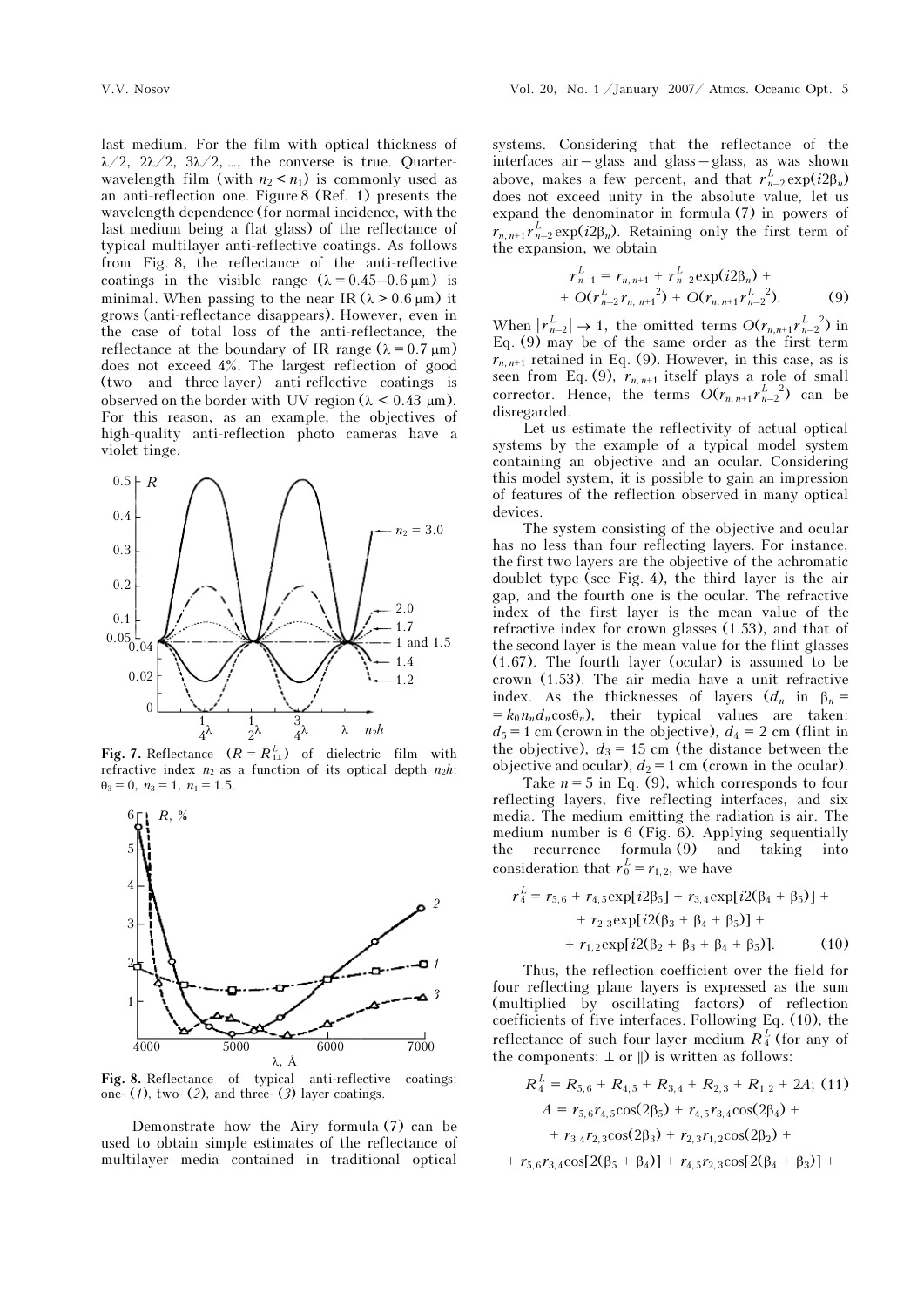6 Atmos. Oceanic Opt. /January 2007/ Vol. 20, No. 1 V.V. Nosov

+ 
$$
r_{3,4}r_{1,2}\cos[2(\beta_3 + \beta_2)] + r_{5,6}r_{2,3}\cos[2(\beta_5 + \beta_4 + \beta_3)] +
$$
  
+  $r_{4,5}r_{1,2}\cos[2(\beta_4 + \beta_3 + \beta_2)] +$   
+  $r_{5,6}r_{1,2}\cos[2(\beta_5 + \beta_4 + \beta_3 + \beta_2)].$ 

Here, we took into account that, in the absence of total internal reflection (when the angles  $\theta_k$ ,  $k = 1, ..., 6$ , fall in the range  $0-40^{\circ}$ ), the reflection coefficients of interfaces of nonabsorbing media are real.

Figures 9 and 10 show the total reflectance of the considered model optical system in the near IR range, calculated by formula (11).



Fig. 9. Reflectance of the model optical system for the normal incidence:  $\lambda = 1 \mu m$ ;  $n_6 = n_3 = n_1 = 1$ ,  $n_5 = n_2 = 1.53$ ,  $n_4 = 1.67$ ;  $d_2 = d_5 = 1$  cm,  $d_3 = 15$  cm,  $d_4 = 2$  cm;  $\Delta d_4$  is deviation of the thickness of the fourth layer  $d_4$ .



Fig. 10. Dependence of the model optical system reflectance on the incidence angle  $\theta_6$ :  $\lambda = 1 \mu m$ ;  $n_6 = n_3 = n_1 = 1$ ,  $n_5 = n_2 = 1.53$ ,  $n_4 = 1.67$ ;  $d_2 = d_5 = 1$  cm,  $d_3 = 15$  cm,  $d_4 = 2$  cm.

Figure 9 corresponds to variations of the optical depth of the medium 4 (flint,  $\Delta d_4$  is the deviation of the layer thickness from the initial value) for the normal incidence  $(\theta_k = 0, k = 1, ..., 6)$ , and Fig. 10 corresponds to variations of only input incidence angle  $\theta_6$  (all other angles also change because they are related to  $\theta_6$  by the refraction law).

It follows from Fig. 9 that at  $\lambda/4$ ,  $3\lambda/4$ ,  $5\lambda/4$ , ... increments of the flint glass optical depth  $(n_4\Delta d_4)$  the reflectance of the entire multilayer system is maximal, while at  $\lambda/2$ ,  $2\lambda/2$ ,  $3\lambda/2$ , … increments it is minimal (anti-reflectance). This result agrees with the behavior of the reflectance of a single layer at variations of its optical depth, when the refractive index of the layer exceeds the refractive indices of other media (see Fig. 7). The dependence of the multilayer optical system reflectance on the incidence angle (see Fig. 10) is more complex, primarily because of the nonlinear variations of β<sub>n</sub> (at increasing  $θ_n$ ) in formula (11).

 As shows from Figs. 9 and 10, the reflection coefficient of the multilayer optical system oscillates at optical frequencies (the frequencies are high due to high wavenumber  $k_0$ ). Therefore, the slow time variation of the input incidence angle  $\theta_6$  (for example, at the entire system rotation with some angular velocity ω) leads to rapid change of  $β_n$  in formula (11).

 Let equation (11) be time-averaged over the time interval T. This corresponds, for instance, to averaging of the received reflected energy by the photoreceiver. If  $\theta_6 = \omega t$ , the averaging of the first term in A in Eq. (11) at  $T\omega a_5 \gg 1$  gives

$$
\frac{1}{T}\int_{0}^{T} dt \cos[2\beta_5(t)] = \cos\left(2\alpha_5 + \frac{\pi}{4}\right) \frac{\sqrt{\pi}/2}{T\omega\alpha_5}, \ \alpha_5 = k_0 n_5 d_5.
$$

The analogous result is also obtained after averaging other terms in A. At  $\lambda = 1 \mu m$ ,  $d_5 = 1 \text{ cm}$ , and  $n_5 = 1.53$ , the inequality  $T\omega a_5 \gg 1$  can be rewritten as  $\omega \gg 10^{-5}/T$ . If the eye inertia constant  $T = 1/25$  s is taken as the averaging interval, then, when observing the reflector by the eye (in the visible range immediately and in the IR range – on the display), this inequality holds provided the relative angular velocity of rotation of the system "eye – reflector" ω exceeds a few angular minutes per second. In this case, the oscillating terms in formula (11) are small, they can be neglected, and  $A = 0$ . Then the averaged total reflectance  $\langle R_4^L \rangle$  of the four-layer plane system is approximately equal to the summarized reflectance of all interfaces:

$$
\langle R_4^L \rangle = R_{5,6} + R_{4,5} + R_{3,4} + R_{2,3} + R_{1,2}. \quad (12)
$$

For the considered model system,  $\langle R_4^L \rangle = 19.6\%$  $(R_{5,6} = R_{2,3} = R_{1,2} = 4.39\%, R_{4,5} = 0.19\%, R_{3,4} = 6.29\%).$ Therefore, at the above rotation velocity ω the eye does not resolve variations in the level of the reflected energy, and this energy for eye is constant and equal to 19.6% of the energy incident upon the multilayer system. At a somewhat slower rotation, the eye will resolve changes in the reflected energy as a variable reflector brightness. In this case, as shows from Fig. 10, the reflection coefficient  $R$  can reach 70%.

Obviously, for the system with some arbitrary number of layers the formulas are similar to Eqs. (11) and (12). Therefore, the averaged reflectance of any multilayer system of the plane layers approximately is equal to summarized reflectance of all interfaces.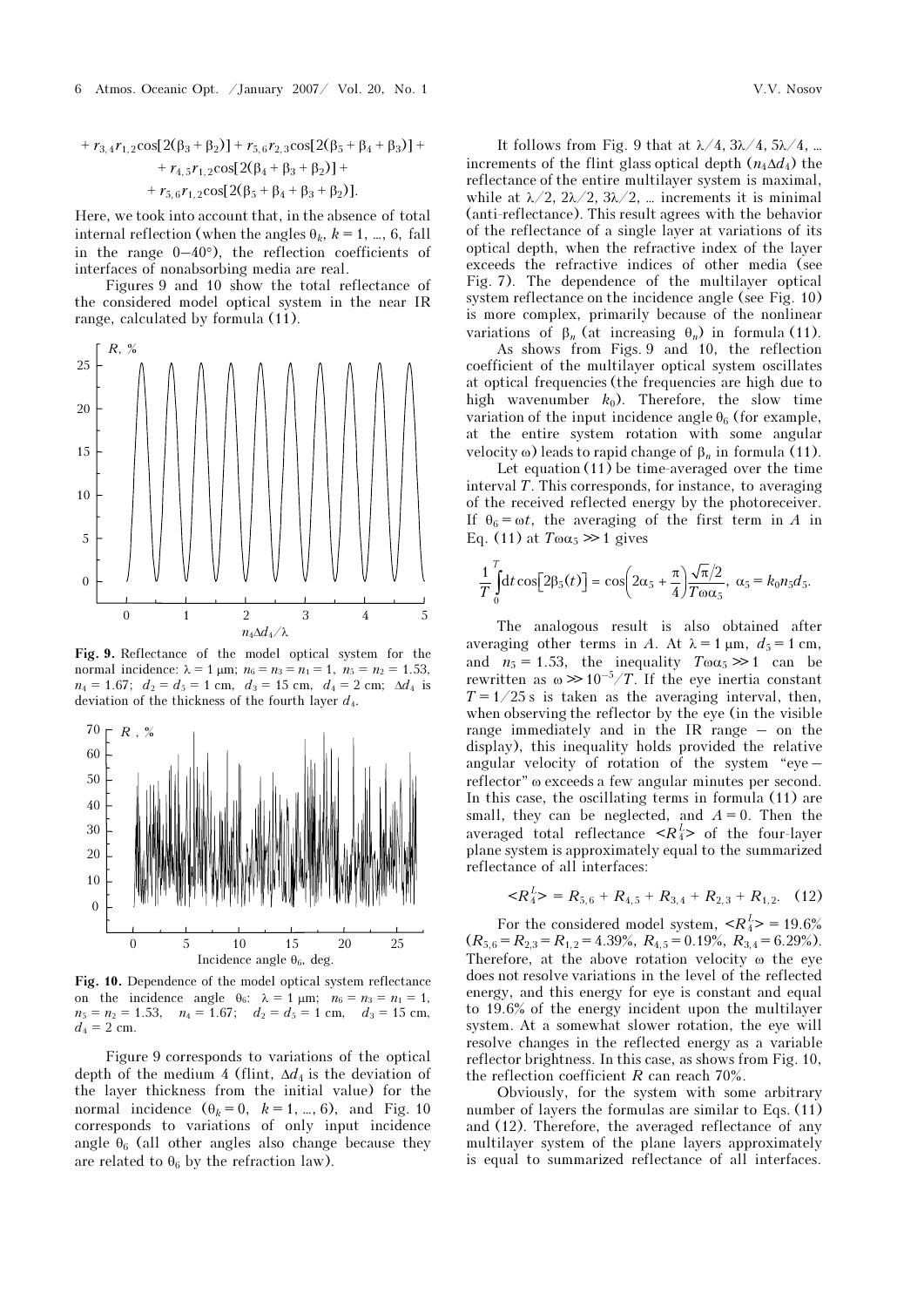These results correspond to the system of plane layers. However, in actual optical systems the layers can be considered plane when dealing with sufficiently large-size optics with (on the average) large focal distances. In most widespread small-size optical devices, the curvature radii of surfaces are small, and the surfaces themselves have a close-to-spherical shapes.

 In general, the interface curvature influence is quite complicated and this problem can be solved applying the corresponding equations describing the wave diffraction in the system of enclosed media. However, in the case of our interest, when the reflectances of interfaces are not large, the accounting for the effect of their curvature can be made in a standard way, i.e., by the calculations similar to those in Refs. 1 and 2.

Assuming that the wave field, incident on the multilayer system, is plane, we can determine the field, reflected from a certain chosen interface, and the field, having passed through it. The reflected field is then considered as the initial one and can be recalculated in the opposite direction. It is shown in Ref. 1 that if a spherical wave falls on the plane interface, the reflection coefficient remains almost the same and follows the Fresnel formulas. This means that for a small section of the curved surface the reflection coefficient remains the same. Locally, it is the same as for the plane interface. However, in contrast to the plane interface, the reflection coefficient of the close-to-spherical surface has the phase factor, which accounts for the phase shift due to the surface curvature. Thus, if  $\rho = (x, y)$  are the transverse coordinates and  $u_0(\rho)$  is the field incident on the interface  $k + 1 \rightarrow k$  (wave incidence from the medium  $k + 1$  to the medium k), then the field of the wave, passed through the interface and reflected from it, is represented as

$$
u_0(\rho)w_{k,k+1} \exp\left\{-\frac{ik_0\rho^2}{2f_{k,k+1}}\right\}; \quad F_{k,k+1}^{\mathrm{T}} = \frac{F_{k,k+1}}{n_{k+1} - n_k};
$$
  

$$
F_{k,k+1}^{\mathrm{R}} = \frac{F_{k,k+1}}{2n_{k+1}}.
$$
 (13)

Here  $f = F^R$ ,  $w = r$  for the reflected wave;  $f = F^T$ ,  $w = 1 + r$  for the transmitted wave (due to phase jump by π upon reflection<sup>1</sup>; the field coefficients of reflection r and transmission t are related by  $t = 1 + r$ );  $r = r_{k,k+1}$  is the coefficient of reflection from the plane surface;  $F_{k,k+1}$  is the curvature radius of the surface;  $n_{k+1}$  and  $n_k$  are refractive indices of the media  $k + 1$ and  $k$ . If the interface is the collecting surface (convexity is directed toward the surface), then  $F_{k,k+1}$ is negative; otherwise, if the surface is dispersing (the convexity coincides with the direction of wave propagation), it is positive. For the plane wave,  $F_{k,k+1} = \infty$ . When changing the wave propagation direction to the opposite one, the collecting surface becomes dispersing and the curvature radius changes its sign, i.e.,  $F_{k,k+1} = -F_{k+1,k}$ . The difference  $n_{k+1} - n_k$ also changes the sign, hence  $F_{k,k+1}^{\text{T}} = F_{k+1,k}^{\text{T}}$ .

It follows from representations (13) that, when the plane wave ( $u_0(\rho) = u_0 = \text{const}$ ) propagates from a thinner medium to a denser one  $(n_{k+1} < n_k)$ , there appears focusing for the collecting interface  $(F_{k,k+1} < 0,$  $F_{k,k+1}^{\mathrm{T}} > 0$  and defocusing for the dispersing interface  $(F_{k,k+1} > 0, F_{k,k+1}^T < 0)$ . On the contrary, for the reflected wave the collecting surface gives defocusing  $(F_{k,k+1} < 0, F_{k,k+1}^{\text{R}} < 0)$ , and dispersing surface gives focusing  $(F_{k, k+1} > 0, F_{k, k+1}^R > 0)$ .

Accounting for formulas (13) in calculation of the field, reflected from each interface, shows that the Airy formula (10) is valid. For the four-layer medium, it can be written in the form

$$
r_4^L = a_{5,6}r_{5,6} + a_{4,5}r_{4,5} \exp[i2\beta_5] ++ a_{3,4}r_{3,4} \exp[i2(\beta_4 + \beta_5)] ++ a_{2,3}r_{2,3} \exp[i2(\beta_3 + \beta_4 + \beta_5)] ++ a_{1,2}r_{1,2} \exp[i2(\beta_2 + \beta_3 + \beta_4 + \beta_5)]. \tag{14}
$$

Here, as in Eq. (10),  $r_{k,k+1}$  is the coefficient of reflection from the plane surface;  $\beta_k = k_0 n_k d_k \cos \theta_k$ ;  $a_{k,k+1}$  is the coefficient accounting for the surface curvature.

In the general case, the coefficients  $a_{k,k+1}$  depend on the thicknesses of the layers and curvature radii of the surface, through which the incident wave has passed in forward and backward directions (to and from the boundary  $k + 1 \rightarrow k$ ). In the traditional small-size reflecting optics, the layer thicknesses in the objectives are much less than the curvature radii of their interfaces. This makes it possible to considerably simplify the formulas for the coefficients  $a_{k,k+1}$ . For multilayer system, containing N interfaces, after expressing the curvature radii of all interfaces through the curvature radius of the input surface  $F_{N,N+1}$ , we obtain

$$
a_{k,k+1} = \exp\left\{-\frac{ik_0 \rho^2 v_{k,k+1}}{F_{N,N+1}}\right\}, \ 1 \le k \le N,
$$
  

$$
F_{k,k+1} = m_{k,k+1} F_{N,N+1}, \ m_{N,N+1} = 1,
$$
 (15)

where  $v_{k,k+1}$  are calculated using the recurrent relation

$$
v_{k-1,k} = v_{k,k+1} + n_k \left( \frac{1}{m_{k-1,k}} - \frac{1}{m_{k,k+1}} \right),
$$
  

$$
v_{N,N+1} = n_{N+1}, \ 2 \le k \le N.
$$
 (16)

Moreover, the effective focal distance  $F_j^S$  of the subsystem containing  $j$  interfaces (with  $j$  counted of from the input interface  $N + 1 \rightarrow N$ ) also depends on  $V_{k}$ ,  $k+1$ :

$$
F_j^S = F_{N,N+1}/[v_{S,S+1} - n_S/m_{S,S+1}],
$$
  

$$
S = N + 1 - j, 1 \le j \le N.
$$
 (17)

The focal distance  $F_j^S$  is positive (negative) for the focusing (defocusing) subsystem.

Let us estimate  $v_{k,k+1}$  [and, hence,  $a_{k,k+1}$  in Eq. (14)], corresponding to the objective in the considered model system. In this case, it is necessary to know the curvature radii of interfaces. As is seen